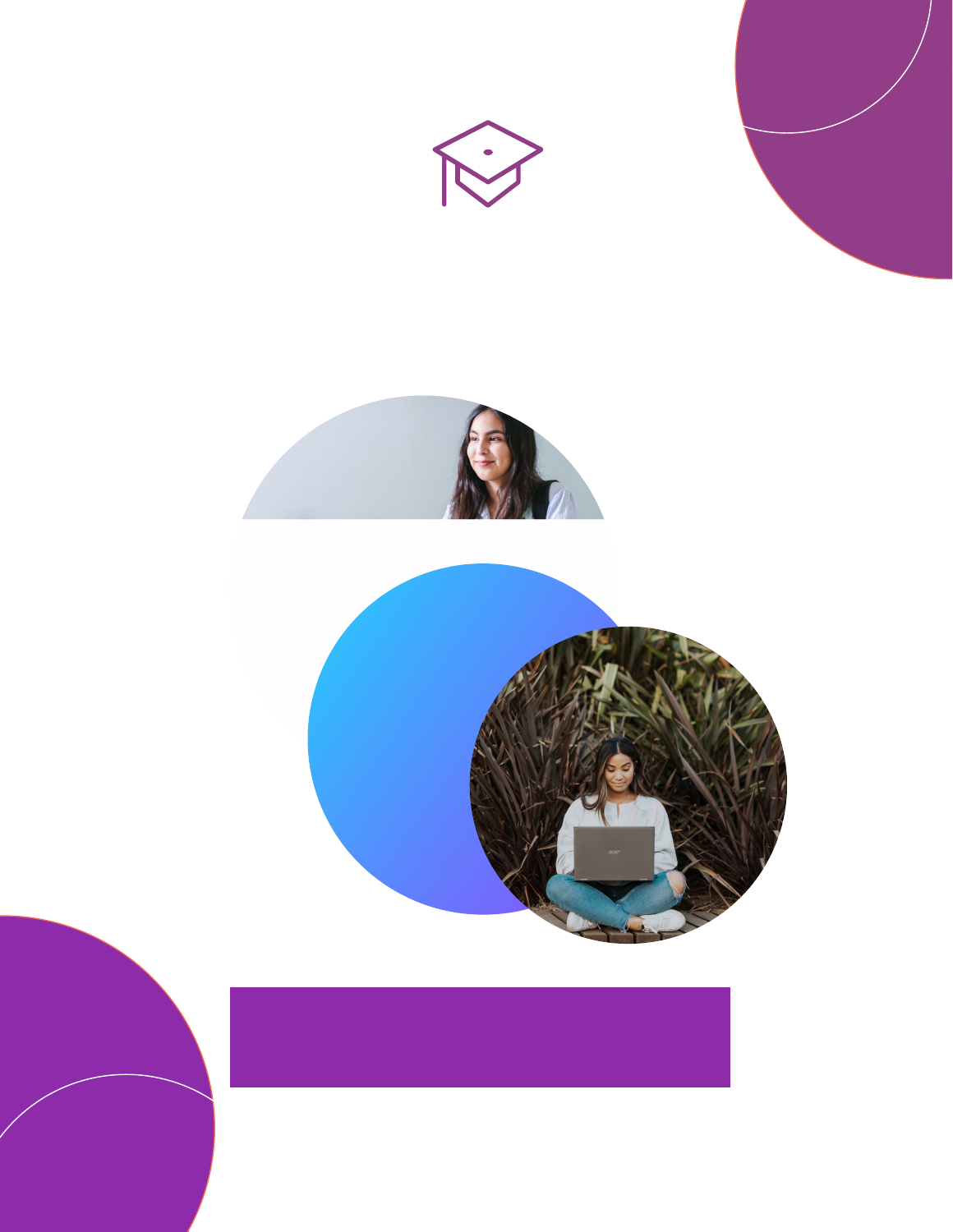

## Free Summer Learning for Students 2022

We are pleased to offer these exciting opportunities for students to continue their learning with our many partners in New Brunswick education!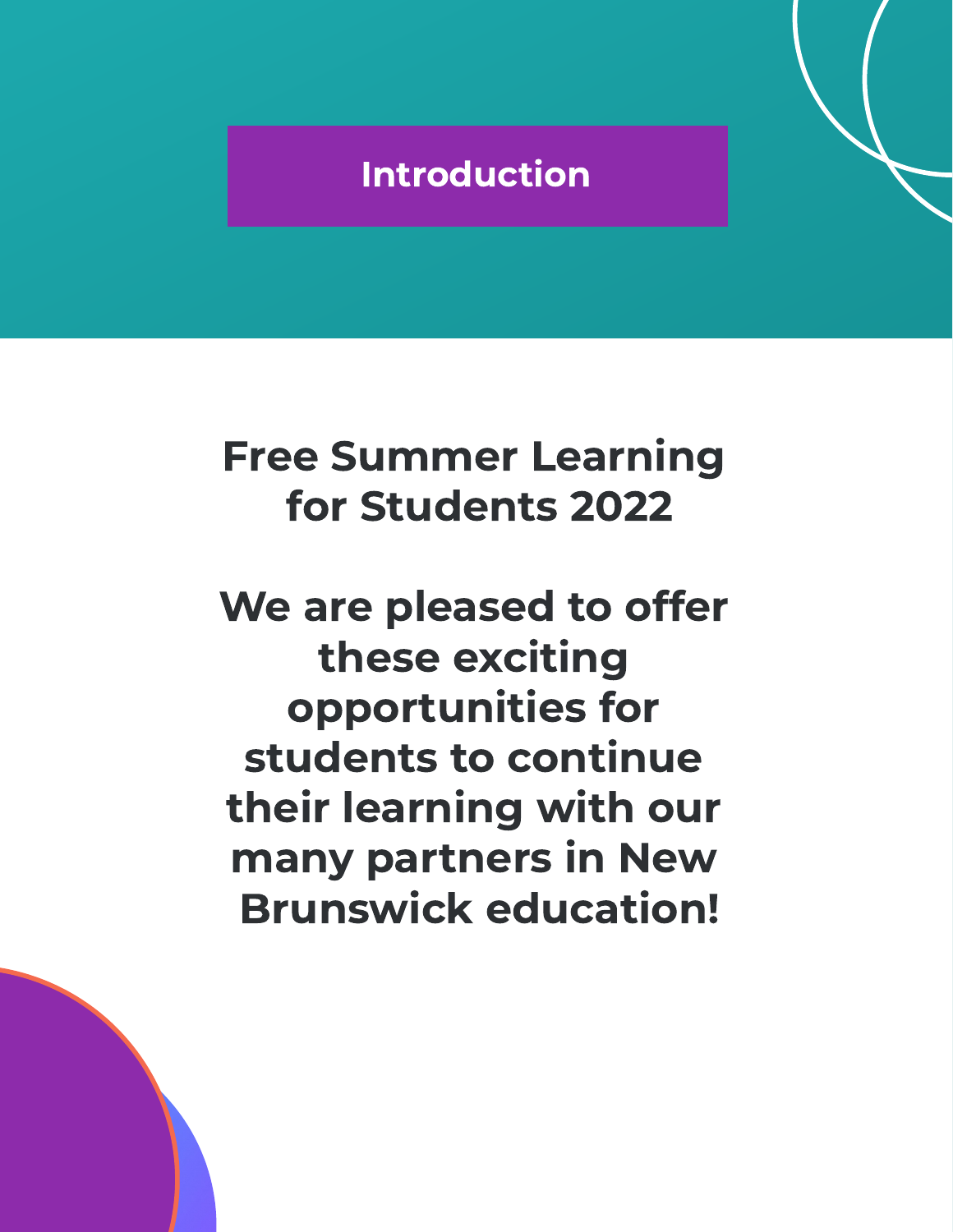| <b>Brilliant Labs</b>         |                                                                                                                                                                                                                                                                                                                                                                                                                                                                   |
|-------------------------------|-------------------------------------------------------------------------------------------------------------------------------------------------------------------------------------------------------------------------------------------------------------------------------------------------------------------------------------------------------------------------------------------------------------------------------------------------------------------|
| <b>Partner Contact:</b>       | Jeffrey Willson - info@brilliantlabs.ca                                                                                                                                                                                                                                                                                                                                                                                                                           |
| Location (Virtual/In person): | Various locations throughout New Brunswick:                                                                                                                                                                                                                                                                                                                                                                                                                       |
|                               | Shediac, Dieppe/Moncton, Sussex, Saint John, St-Stephen, Blacks<br>Harbour, St. Andrews, Fredericton, Grand Falls, Miramichi, Bathurst,<br>Edmundston.                                                                                                                                                                                                                                                                                                            |
| Date(s):                      | July 4th - Aug 19th                                                                                                                                                                                                                                                                                                                                                                                                                                               |
| <b>Target Audience:</b>       | Grades 2-8                                                                                                                                                                                                                                                                                                                                                                                                                                                        |
| <b>Time commitment:</b>       | 1 hr per day up to 6 hours per day                                                                                                                                                                                                                                                                                                                                                                                                                                |
| How to sign up:               | https://www.brilliantlabs.ca/summer-nb/                                                                                                                                                                                                                                                                                                                                                                                                                           |
| <b>Description:</b>           | Learn new coding and digital skills with Brilliant Labs Day Camps and<br>summer workshops being offered to youth throughout New<br>Brunswick during summer 2022. Have fun learning about robotics,<br>3D design and 3D printing, coding, cyber security, and prototyping<br>new inventions with hands-on sessions. From Weekly themed day<br>camps to special interest courses on Entrepreneurship, How to<br>create a YouTube Channel, Cyber Security, and more! |

| <b>Centre of Excellence for Energy</b> |                                                                                                                                                                                                                                                                         |
|----------------------------------------|-------------------------------------------------------------------------------------------------------------------------------------------------------------------------------------------------------------------------------------------------------------------------|
| <b>Partner Contact:</b>                | Katie McAffee - katie.mcaffee@gnb.ca                                                                                                                                                                                                                                    |
| Location (Virtual/In person):          | Online/Virtual                                                                                                                                                                                                                                                          |
| Date(s):                               | Have completed by end of July                                                                                                                                                                                                                                           |
| <b>Target Audience:</b>                | Grades 6-12                                                                                                                                                                                                                                                             |
| Time commitment:                       | 10 hours                                                                                                                                                                                                                                                                |
| How to sign up:                        | Switch Classroom (switchon.org) Code: Ih4U3Z                                                                                                                                                                                                                            |
| <b>Description:</b>                    | Switch Classroom is free online course that provides a structured<br>curriculum that comprehensively covers energy resources by using<br>engaging videos, presentations, quizzes and other high-level<br>activities and can be adapted to meet the needs of each class. |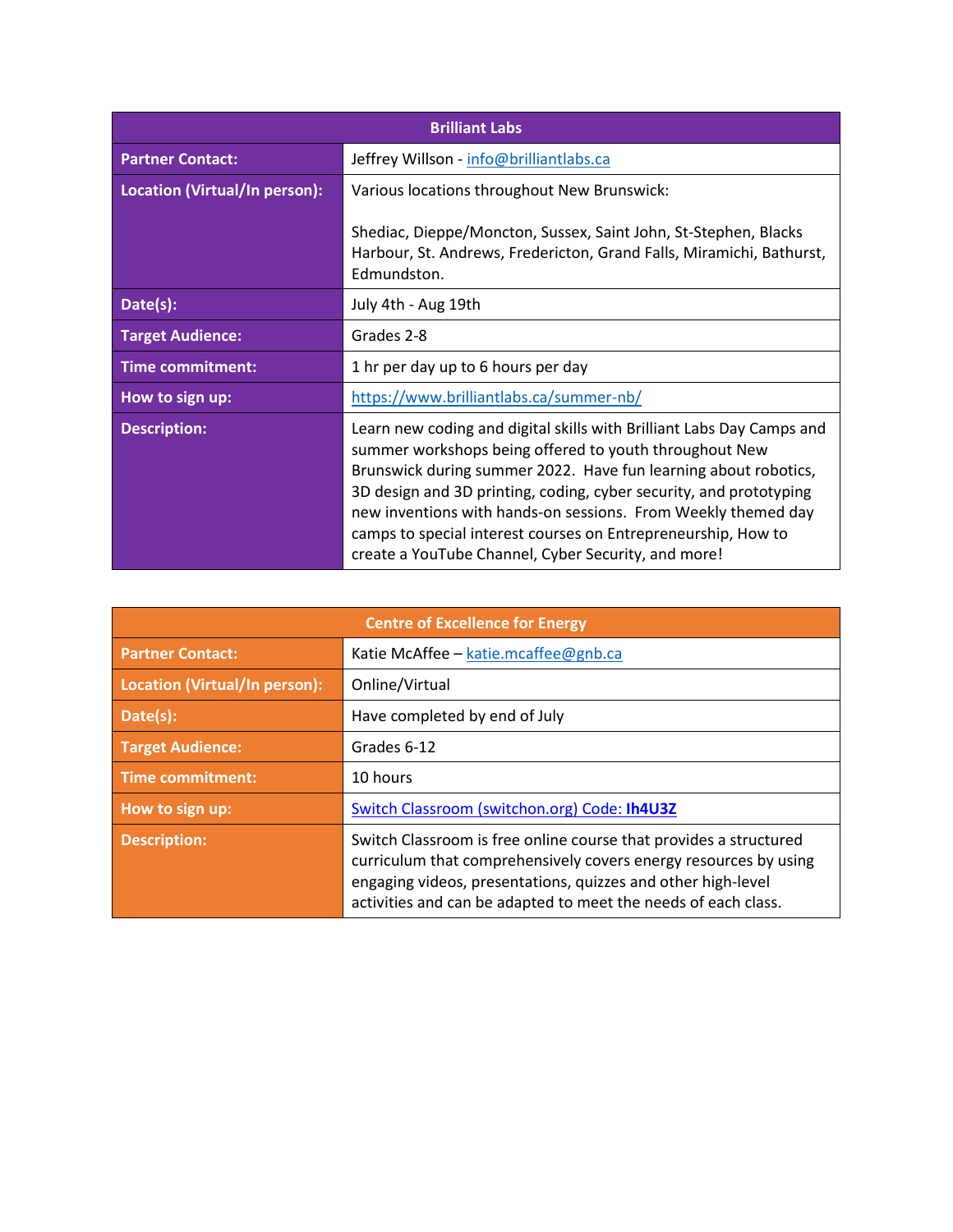| <b>Centre of Excellence for Entrepreneurship</b> |                                                                                                                                                                                                                                                                                                                                                                                                                                                                                                                                                                                                                                                                                                                                                                                                                                                                                                                                                                                                                                                |
|--------------------------------------------------|------------------------------------------------------------------------------------------------------------------------------------------------------------------------------------------------------------------------------------------------------------------------------------------------------------------------------------------------------------------------------------------------------------------------------------------------------------------------------------------------------------------------------------------------------------------------------------------------------------------------------------------------------------------------------------------------------------------------------------------------------------------------------------------------------------------------------------------------------------------------------------------------------------------------------------------------------------------------------------------------------------------------------------------------|
| <b>Partner Contact:</b>                          | Lead - Rachel Jones & Ries Van Beek                                                                                                                                                                                                                                                                                                                                                                                                                                                                                                                                                                                                                                                                                                                                                                                                                                                                                                                                                                                                            |
| Location (Virtual/In person):                    | <b>Microsoft Teams</b>                                                                                                                                                                                                                                                                                                                                                                                                                                                                                                                                                                                                                                                                                                                                                                                                                                                                                                                                                                                                                         |
| Date(s):                                         | August 1st - August 5th                                                                                                                                                                                                                                                                                                                                                                                                                                                                                                                                                                                                                                                                                                                                                                                                                                                                                                                                                                                                                        |
| <b>Target Audience:</b>                          | Grade $6 - 8$                                                                                                                                                                                                                                                                                                                                                                                                                                                                                                                                                                                                                                                                                                                                                                                                                                                                                                                                                                                                                                  |
| <b>Time commitment:</b>                          | 60 minutes per day, over 5 days                                                                                                                                                                                                                                                                                                                                                                                                                                                                                                                                                                                                                                                                                                                                                                                                                                                                                                                                                                                                                |
| How to sign up:                                  | August 1 - August 5: 10:00 - 11:00<br>Spots will be limited to 20 spaces, so please email Rachel Jones at<br>Rachel.Jones2@gnb.ca to register. A link to the sessions will be sent<br>to registered students.                                                                                                                                                                                                                                                                                                                                                                                                                                                                                                                                                                                                                                                                                                                                                                                                                                  |
| <b>Description:</b>                              | During this 60 - minute virtual session, students and families will<br>begin to feel more comfortable with their public speaking abilities.<br>Regardless of students' experience or confidence with presenting<br>and public speaking, the activities and games of this workshop will<br>help all participants make steps forward.<br>Public speaking is a skill and not a talent. The workshops will help<br>introduce and develop technical skills and strategies that will<br>empower the participants to strengthen their presentation toolbox.<br>Voice variation and tone, practicing eye contact, experimenting with<br>body language, and cutting down on filler words and distractions are<br>some of the techniques that we will address through a series of fun<br>activities and challenges.<br>If you are extremely shy and just want to move towards feeling more<br>capable of speaking publicly, or you are experienced as a presenter,<br>this workshop will give you a safe space to practice and grow to the<br>next step. |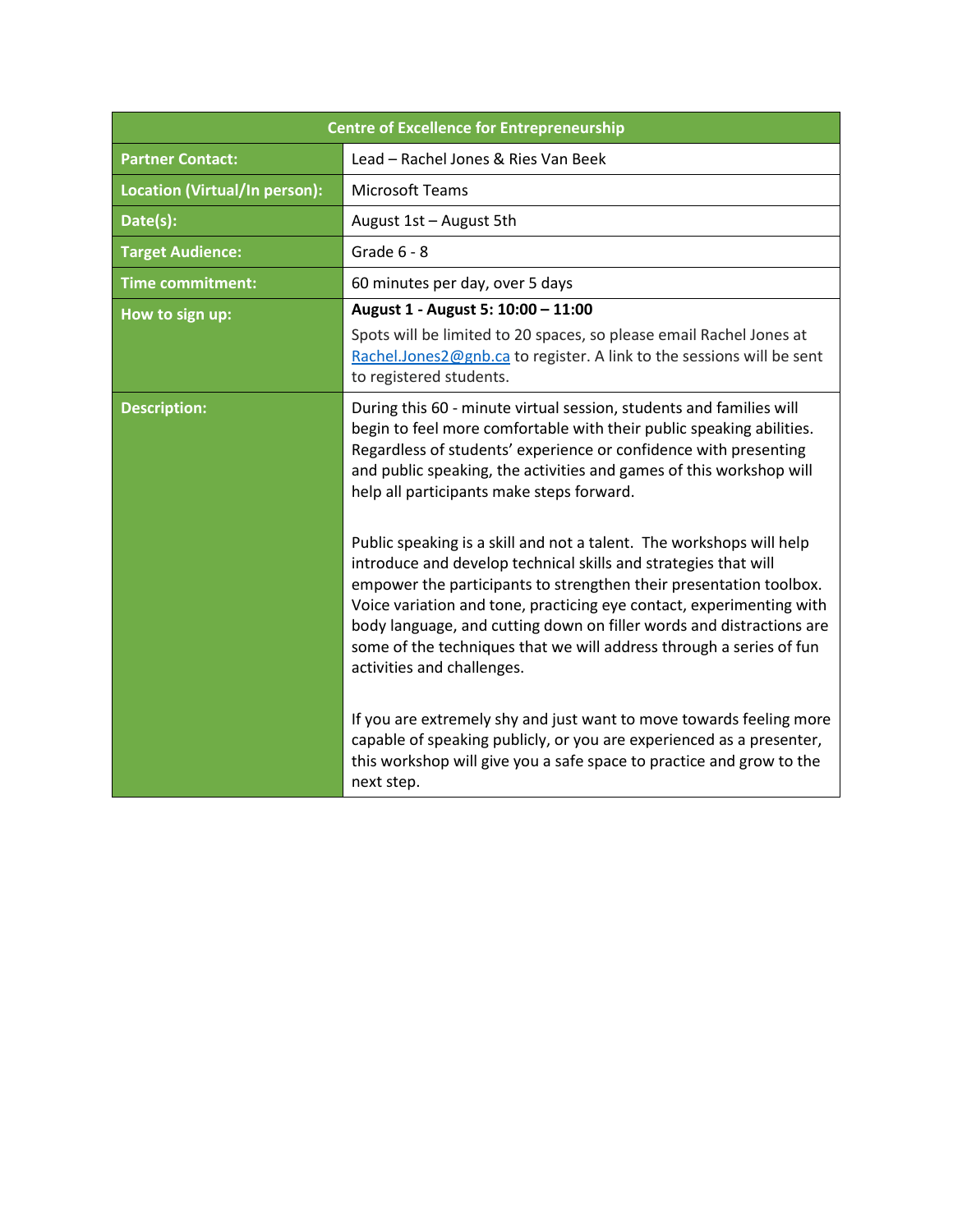| <b>Centre of Excellence for Entrepreneurship</b> |                                                                                                                                                                                                                                                                                                                                                                                                                                                                    |
|--------------------------------------------------|--------------------------------------------------------------------------------------------------------------------------------------------------------------------------------------------------------------------------------------------------------------------------------------------------------------------------------------------------------------------------------------------------------------------------------------------------------------------|
| <b>Partner Contact:</b>                          | Lead - Rachel Jones & Ries Van Beek                                                                                                                                                                                                                                                                                                                                                                                                                                |
| Location (Virtual/In person):                    | <b>Microsoft Teams</b>                                                                                                                                                                                                                                                                                                                                                                                                                                             |
| Date(s):                                         | July 18th - July 22nd                                                                                                                                                                                                                                                                                                                                                                                                                                              |
| <b>Target Audience:</b>                          | Grade 9-12                                                                                                                                                                                                                                                                                                                                                                                                                                                         |
| <b>Time commitment:</b>                          | 60 minutes per day, over 5 days                                                                                                                                                                                                                                                                                                                                                                                                                                    |
| How to sign up:                                  | July 18 - July 22: 11:00 - 12:00                                                                                                                                                                                                                                                                                                                                                                                                                                   |
|                                                  | Spots will be limited to 20 spaces, so please email Rachel Jones at<br>Rachel.Jones2@gnb.ca to register. A link to the sessions will be sent<br>to registered students.                                                                                                                                                                                                                                                                                            |
| <b>Description:</b>                              | During this 60 - minute virtual session, students and families will<br>begin to feel more comfortable with their public speaking abilities.<br>Regardless of students' experience or confidence with presenting<br>and public speaking, the activities and games of this workshop will<br>help all participants make steps forward.                                                                                                                                |
|                                                  | Public speaking is a skill and not a talent. The workshops will help<br>introduce and develop technical skills and strategies that will<br>empower the participants to strengthen their presentation toolbox.<br>Voice variation and tone, practicing eye contact, experimenting with<br>body language, and cutting down on filler words and distractions are<br>some of the techniques that we will address through a series of fun<br>activities and challenges. |
|                                                  | If you are extremely shy and just want to move towards feeling more<br>capable of speaking publicly, or you are experienced as a presenter,<br>this workshop will give you a safe space to practice and grow to the<br>next step.                                                                                                                                                                                                                                  |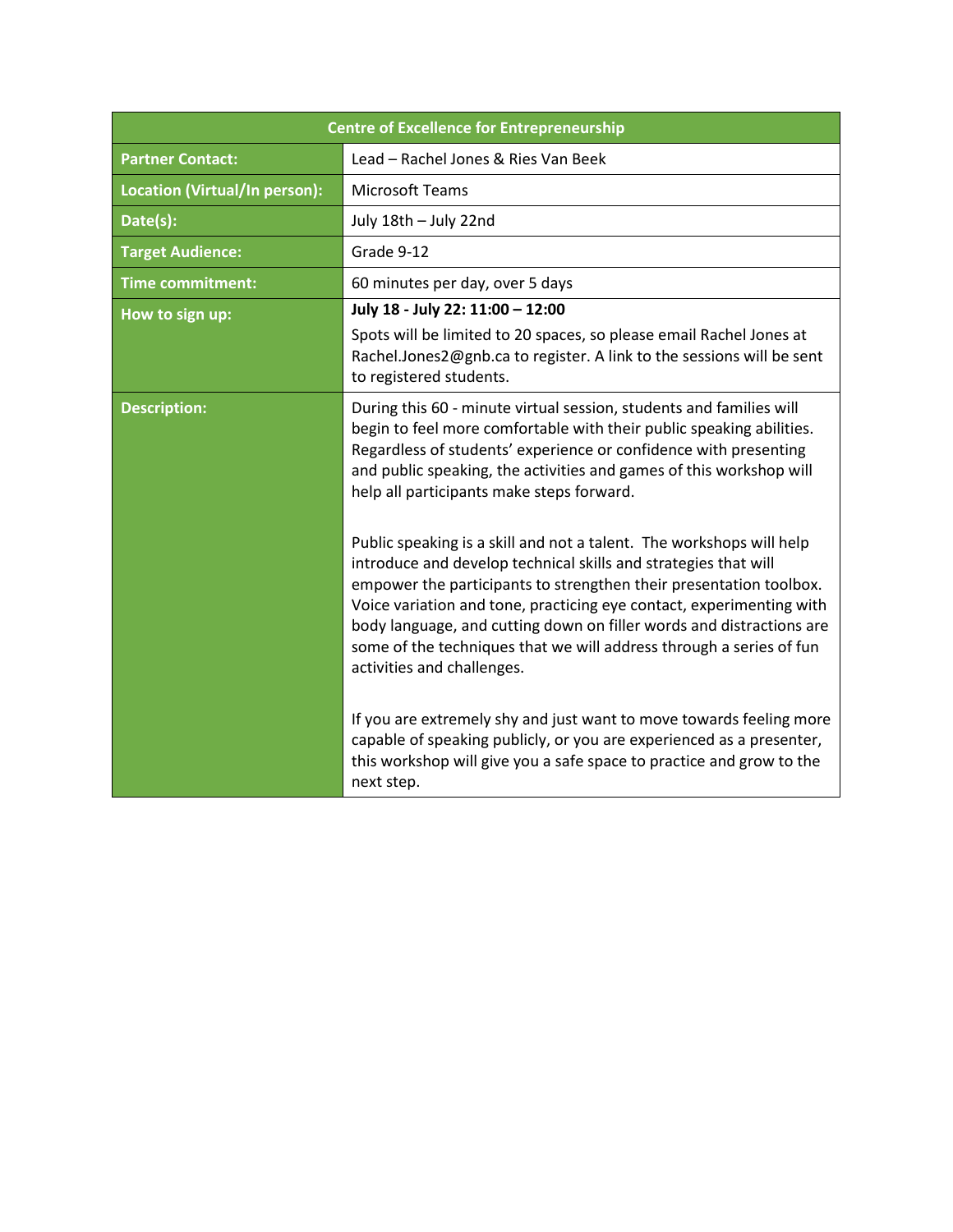| <b>Centre of Excellence for Health</b> |                                                                                                                                                                                                                                                                                                                                                                                                                                                                                                                                                                                                                                                                                                                                                                                                                                                                                                                      |
|----------------------------------------|----------------------------------------------------------------------------------------------------------------------------------------------------------------------------------------------------------------------------------------------------------------------------------------------------------------------------------------------------------------------------------------------------------------------------------------------------------------------------------------------------------------------------------------------------------------------------------------------------------------------------------------------------------------------------------------------------------------------------------------------------------------------------------------------------------------------------------------------------------------------------------------------------------------------|
| <b>Partner Contact:</b>                | Lead - Daneen Dymond - Daneen.Dymond@gnb.ca                                                                                                                                                                                                                                                                                                                                                                                                                                                                                                                                                                                                                                                                                                                                                                                                                                                                          |
| Location (Virtual/In person):          | <b>Microsoft Teams</b>                                                                                                                                                                                                                                                                                                                                                                                                                                                                                                                                                                                                                                                                                                                                                                                                                                                                                               |
| Date(s):                               | July 12th and Aug 17th, 10:30-11:00                                                                                                                                                                                                                                                                                                                                                                                                                                                                                                                                                                                                                                                                                                                                                                                                                                                                                  |
| <b>Target Audience:</b>                | Elementary students/Families                                                                                                                                                                                                                                                                                                                                                                                                                                                                                                                                                                                                                                                                                                                                                                                                                                                                                         |
| <b>Time commitment:</b>                | 30 minutes                                                                                                                                                                                                                                                                                                                                                                                                                                                                                                                                                                                                                                                                                                                                                                                                                                                                                                           |
| How to sign up:                        | July 12 <sup>th</sup> , 10:30-11:00 Click here to join the meeting<br>Aug 17th, 10:30 - 11:00 Click here to join the meeting                                                                                                                                                                                                                                                                                                                                                                                                                                                                                                                                                                                                                                                                                                                                                                                         |
| <b>Description:</b>                    | During this 30-minute session, students and families will learn the<br>meaning of mindfulness and why it is useful to learn and practice in<br>the classroom and at home.<br>Students and families will learn how to regulate their breathing<br>when they become anxious or overwhelmed - these techniques will<br>help them be mindful by focusing on the present moment. Students<br>will learn mindfulness breathing using the "BEE Breath, Ocean<br>Breathing, Bear breathe, and the 5-star breathing technique.<br>Centre of Excellence Lead, Daneen Dymond will provide a 30-minute<br>lesson that will include fun interactive ways to teach and practice<br>mindfulness while sitting and standing).<br>A K-5 Mindfulness resource kit has been created by the COE for<br>Health and is now posted on the COE website. Centre of Excellence<br>for Health (centresofexcellencenb.ca) The Resource Kit has 8 |
|                                        | beautiful mindfulness lessons for teachers, students and families and<br>can be used in the classrooms, at home and outside in nature.                                                                                                                                                                                                                                                                                                                                                                                                                                                                                                                                                                                                                                                                                                                                                                               |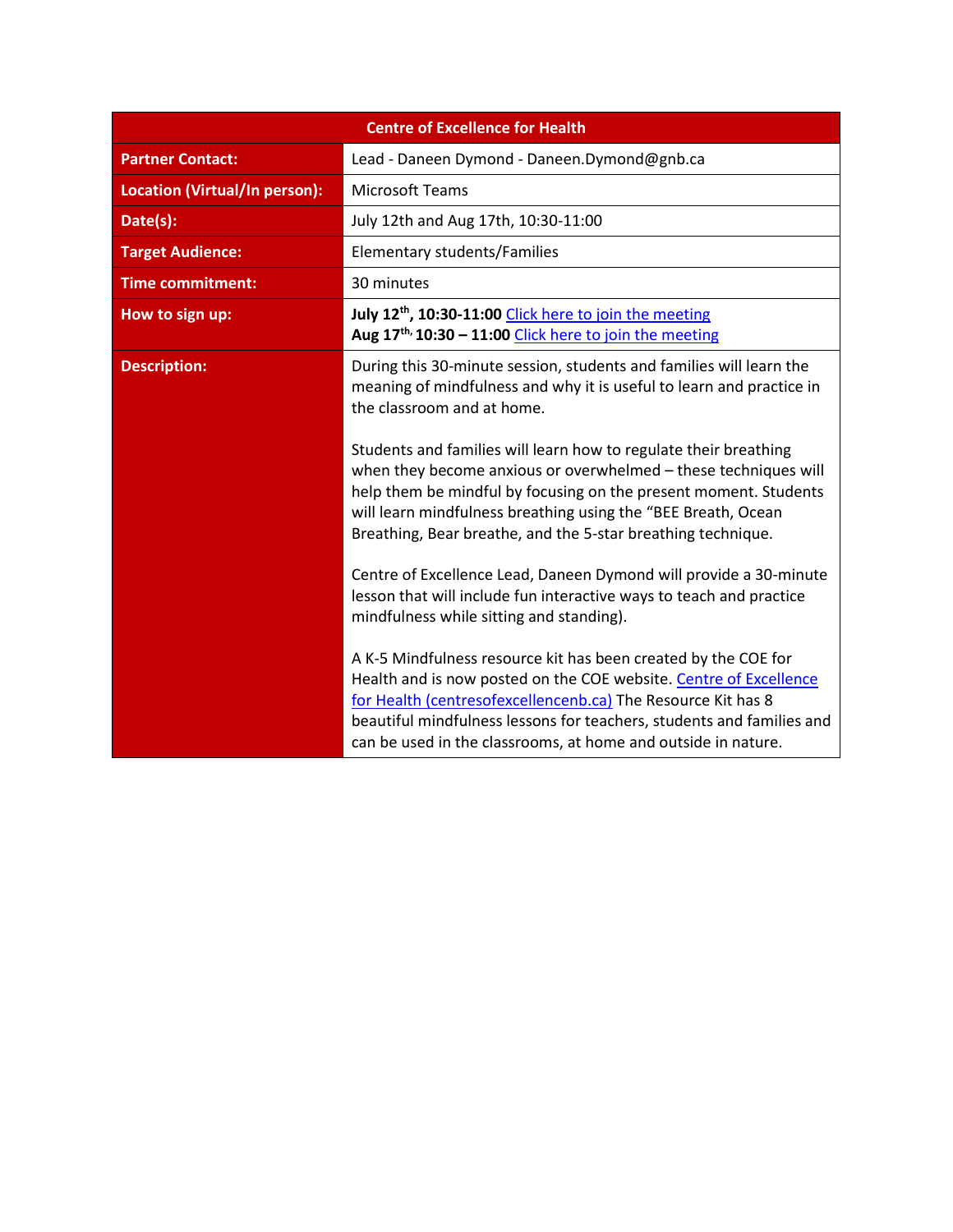| <b>Centre of Excellence for Health</b> |                                                                                                                                                                                                                                                                                                                                                                                                                                                                                                                                                                                                                                                                                                                                                                                                                                                                      |
|----------------------------------------|----------------------------------------------------------------------------------------------------------------------------------------------------------------------------------------------------------------------------------------------------------------------------------------------------------------------------------------------------------------------------------------------------------------------------------------------------------------------------------------------------------------------------------------------------------------------------------------------------------------------------------------------------------------------------------------------------------------------------------------------------------------------------------------------------------------------------------------------------------------------|
| <b>Partner Contact:</b>                | Stephanie Seymour - SSeymour@yorkcarecentre.ca                                                                                                                                                                                                                                                                                                                                                                                                                                                                                                                                                                                                                                                                                                                                                                                                                       |
| Location (Virtual/In person):          | <b>Microsoft Teams</b>                                                                                                                                                                                                                                                                                                                                                                                                                                                                                                                                                                                                                                                                                                                                                                                                                                               |
| Date(s):                               | July 14th at 10:30am Click here to join the meeting<br>August 18 <sup>th</sup> at 10:30am Click here to join the meeting                                                                                                                                                                                                                                                                                                                                                                                                                                                                                                                                                                                                                                                                                                                                             |
| <b>Target Audience:</b>                | Grades 9-12                                                                                                                                                                                                                                                                                                                                                                                                                                                                                                                                                                                                                                                                                                                                                                                                                                                          |
| <b>Time commitment:</b>                | 1 hour                                                                                                                                                                                                                                                                                                                                                                                                                                                                                                                                                                                                                                                                                                                                                                                                                                                               |
| How to sign up:                        | Contact stacie.smith@gnb.ca                                                                                                                                                                                                                                                                                                                                                                                                                                                                                                                                                                                                                                                                                                                                                                                                                                          |
| <b>Description:</b>                    | The Young Canadians Roundtable on Health (YCRH) was created in<br>2013 in response the interest generated by the report Reaching for<br>the Top: A Report by the Advisor on Healthy Children & Youth. The<br>YCRH is one of the only national youth-led, youth-run advisory<br>committees to that participates in decision-making around child and<br>youth health. They work in partnership with The Sandbox Project,<br>who bring leading individuals and organizations together to ensure<br>that all children in Canada get all the support and care they need to<br>become healthy, active, well-adjusted, and contributing adults in our<br>society.<br>YCRH are a group of 50 strong youth leaders between the ages of 15<br>and 31 from across the country who are driving meaningful change<br>toward better health and wellbeing outcomes for young people |
|                                        | living in Canada.<br>Have you ever wondered how to get involved in various health<br>initiatives or health research? There are many opportunities to get<br>involved regarding youth mental health, children and youth health,<br>health informatics, and much more! During this session, you will<br>learn about the different opportunities available across the province,<br>as well as nationally. You'll also learn how to approach researchers<br>regarding your health concerns and what a CV is and how it is<br>different from a resume.<br>Please join Stacie Smith, Executive Director of YCRH and COE Health<br>Intern as she showcases the partnerships, projects, and a summary<br>of strategies they have used to engage Canadian youth regarding<br>health and wellness.                                                                             |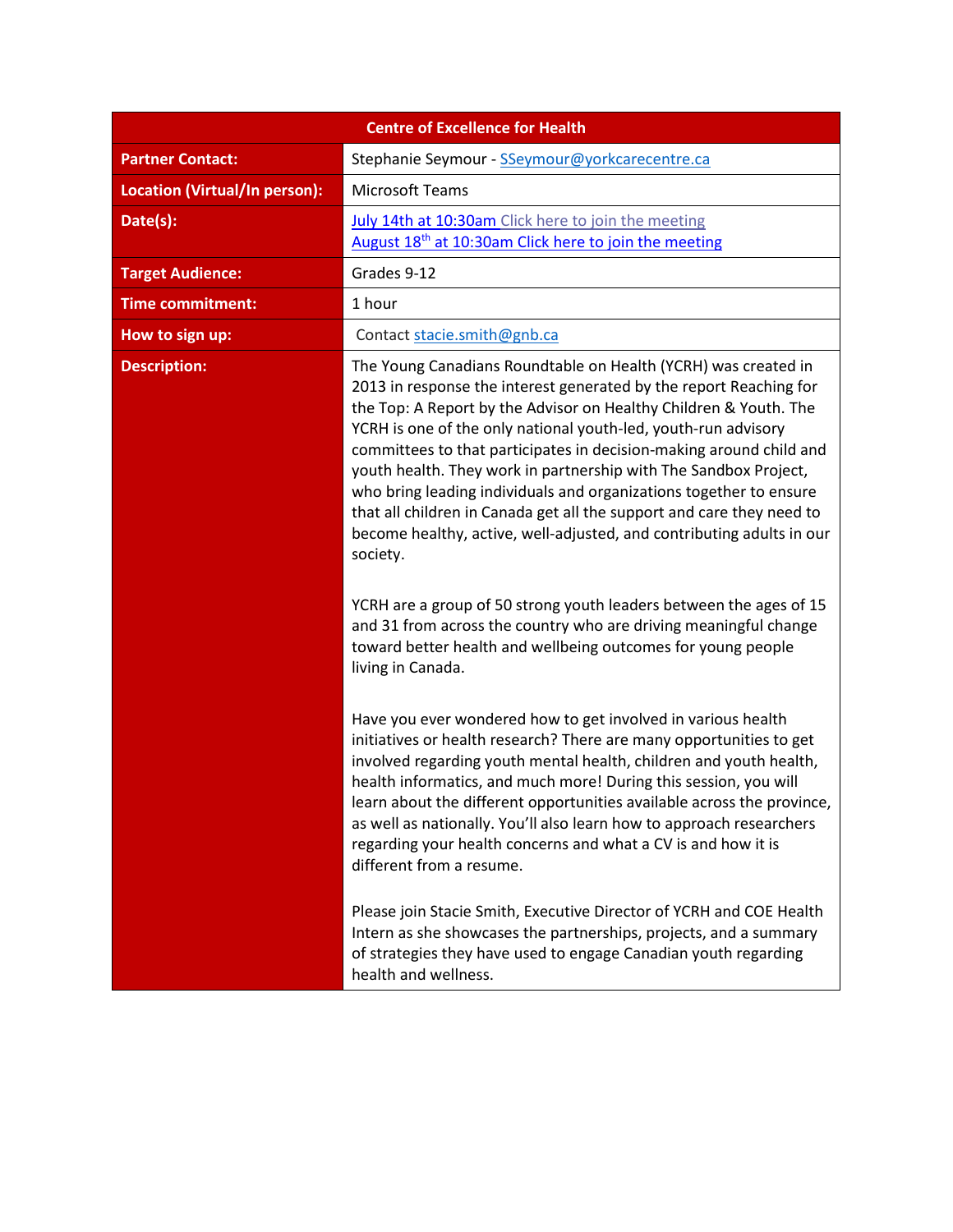| <b>The Gaia Project</b>       |                                                                                                                                                                                                                                                                                                                                                                                                                                                                              |
|-------------------------------|------------------------------------------------------------------------------------------------------------------------------------------------------------------------------------------------------------------------------------------------------------------------------------------------------------------------------------------------------------------------------------------------------------------------------------------------------------------------------|
| <b>Partner Contact:</b>       | Anna-Lee Vienneau - anna-lee.vienneau@thegaiaproject.ca                                                                                                                                                                                                                                                                                                                                                                                                                      |
| Location (Virtual/In person): | Virtual (Teams)                                                                                                                                                                                                                                                                                                                                                                                                                                                              |
| Date(s):                      | Wednesdays - July 13, July 27 and August 10 (12 to 1 pm)                                                                                                                                                                                                                                                                                                                                                                                                                     |
| <b>Target Audience:</b>       | Grades 6-12                                                                                                                                                                                                                                                                                                                                                                                                                                                                  |
| <b>Time commitment:</b>       | 1 hr each session (total of 3 hrs)                                                                                                                                                                                                                                                                                                                                                                                                                                           |
| How to sign up:               | Contact: anna-lee.vienneau@thegaiaproject.ca to register                                                                                                                                                                                                                                                                                                                                                                                                                     |
| <b>Description:</b>           | <b>Green Careers Panel Series</b><br>During this series, you will learn about green careers: what do they<br>look like? Why are they so important? What are some of the career<br>pathways you can take? And so on.<br>You will have the chance to listen to many experts share what they<br>love about their work, how they got there and most importantly,<br>who are really interested in answering your career questions.<br>Join us for this 3-part Green Career Series |

| <b>Horizon Health Network</b> |                                                                                                                                                                                                                                  |
|-------------------------------|----------------------------------------------------------------------------------------------------------------------------------------------------------------------------------------------------------------------------------|
| <b>Partner Contact:</b>       | Education.Placements@HorizonNB.ca                                                                                                                                                                                                |
| Location (Virtual/In person): | Virtual video and info                                                                                                                                                                                                           |
| Date(s):                      | Available any time                                                                                                                                                                                                               |
| <b>Target Audience:</b>       | Grades 6-12                                                                                                                                                                                                                      |
| Time commitment:              | 5 minutes                                                                                                                                                                                                                        |
| How to sign up:               | https://horizonnb.ca/news/health-topics/summer-safety/                                                                                                                                                                           |
| <b>Description:</b>           | Dr. Krishna Pulchan, Chief of Emergency Medicine, speaks about<br>summer safety. The video along with other informative summer<br>health tips are located on Horizon Health Network's website by<br>following the link provided. |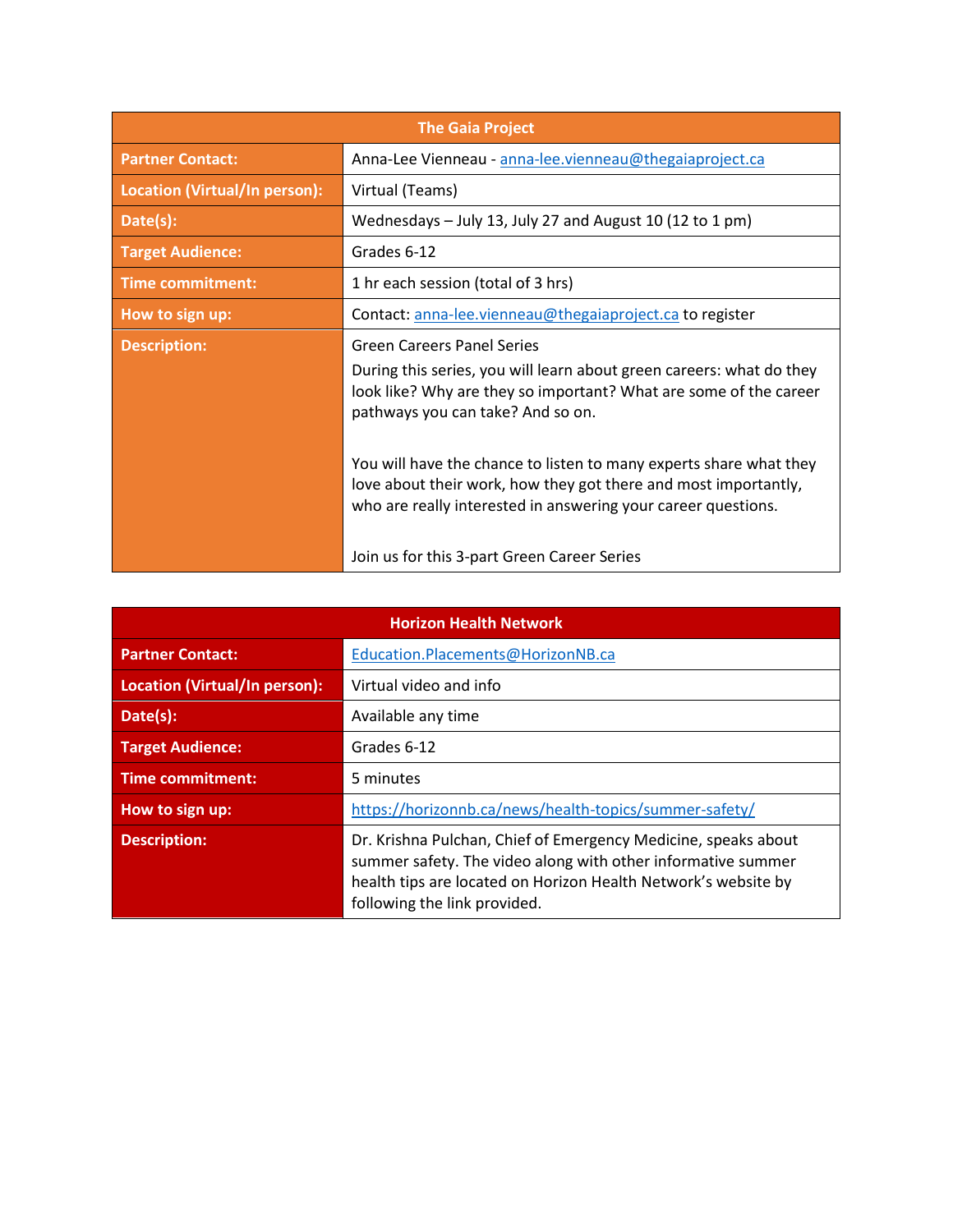| <b>Horizon Health Network</b> |                                                                                                                                                                                                                                                                                                                                                                                                                                                              |
|-------------------------------|--------------------------------------------------------------------------------------------------------------------------------------------------------------------------------------------------------------------------------------------------------------------------------------------------------------------------------------------------------------------------------------------------------------------------------------------------------------|
| <b>Partner Contact:</b>       | Jillian Harris- Jillian. Harris@HorizonNB.ca,<br>education.Placements@HorizonNB.ca                                                                                                                                                                                                                                                                                                                                                                           |
| Location (Virtual/In person): | Opportunity exists at Horizon Health Network facilities across NB.                                                                                                                                                                                                                                                                                                                                                                                           |
| Date(s):                      | Date is selected by individual upon submitting request.                                                                                                                                                                                                                                                                                                                                                                                                      |
| <b>Target Audience:</b>       | Target audience- High School and University students. Applicants<br>must be in Grade 8 or higher.                                                                                                                                                                                                                                                                                                                                                            |
| <b>Time commitment:</b>       | The opportunity to shadow may last up to one 8-hour day shift in<br>unrestricted departments. At the discretion of the manager, this<br>opportunity may be extended up to three shifts.                                                                                                                                                                                                                                                                      |
| How to sign up:               | Link: https://horizonhreducationplacements.ca/login-Students are<br>onboarded and job shadow is coordinated by Horizon's Education<br>Placement Specialist.<br>To submit a new job shadow request, follow these steps:<br>Select "Register a new account"<br>Select "I am an individual interested in career exploration"                                                                                                                                    |
| <b>Description:</b>           | Individuals can apply for an on-site job shadow experience at<br>Horizon Health Network through the Education Placement Portal.<br>The applicant will select a discipline of interest to actively explore<br>through observation and discussion.<br>Opportunities and/or experiences may be limited based on<br>departmental restrictions, hospital regulations, safety implications,<br>workforce demands and/or a patients' right to refuse to participate |
|                               | in job shadowing experiences.                                                                                                                                                                                                                                                                                                                                                                                                                                |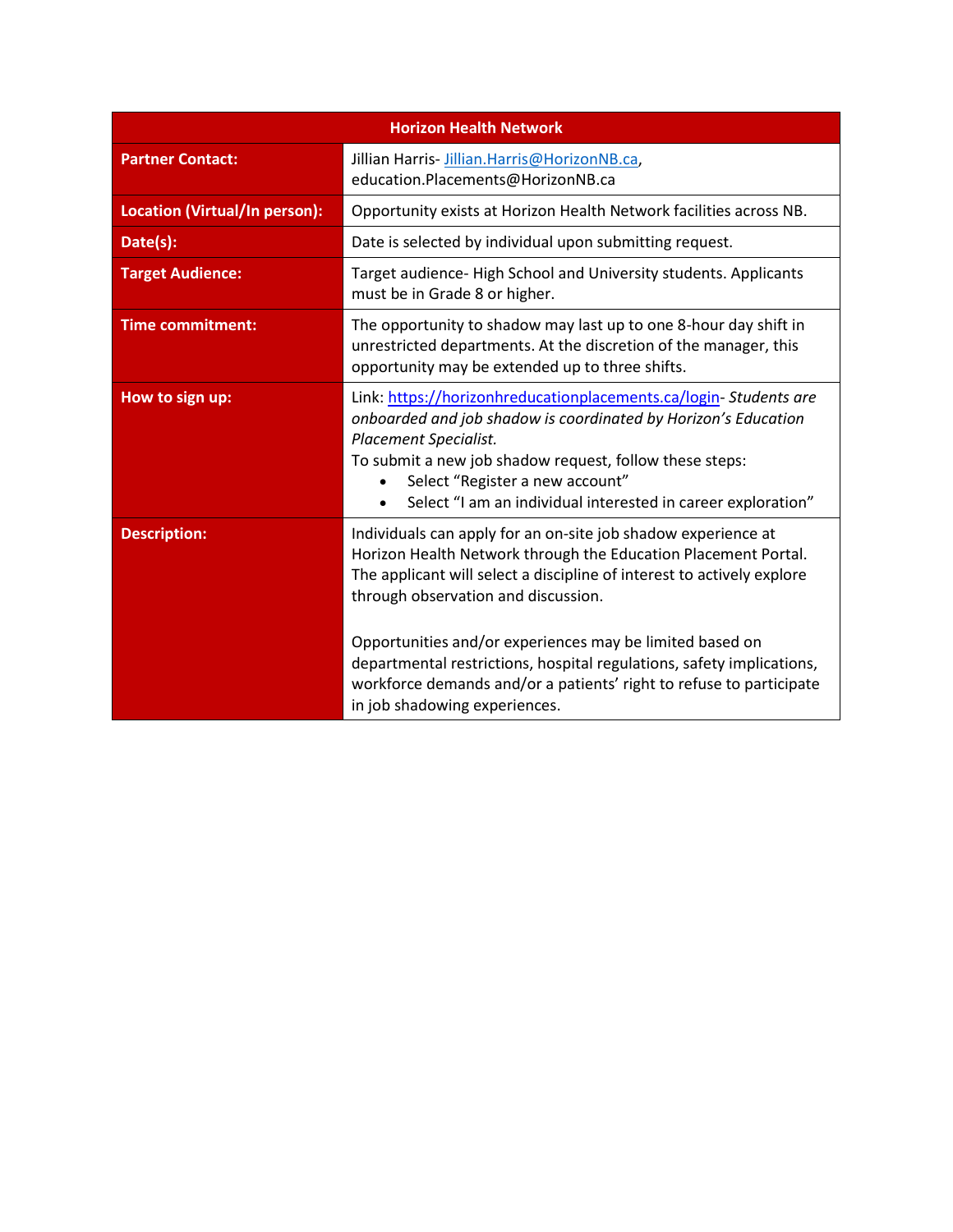| <b>Junior Achievement New Brunswick</b> |                                                                                                                                                                                                                                                                                                                                                                                                                                                                                                               |
|-----------------------------------------|---------------------------------------------------------------------------------------------------------------------------------------------------------------------------------------------------------------------------------------------------------------------------------------------------------------------------------------------------------------------------------------------------------------------------------------------------------------------------------------------------------------|
| <b>Partner Contact:</b>                 | Haley Bungay - haley@janewbrunswick.ca                                                                                                                                                                                                                                                                                                                                                                                                                                                                        |
| Location (Virtual/In person):           | <b>New Brunswick</b>                                                                                                                                                                                                                                                                                                                                                                                                                                                                                          |
| Date(s):                                | July 1 - August 31                                                                                                                                                                                                                                                                                                                                                                                                                                                                                            |
| <b>Target Audience:</b>                 | Grades 3-12                                                                                                                                                                                                                                                                                                                                                                                                                                                                                                   |
| <b>Time commitment:</b>                 | $1-2.5$ hours                                                                                                                                                                                                                                                                                                                                                                                                                                                                                                 |
| How to sign up:                         | www.jacampus.org                                                                                                                                                                                                                                                                                                                                                                                                                                                                                              |
| <b>Description:</b>                     | Junior Achievement is pleased to provide our enrichment programs<br>completely free of charge to students and parents across New<br>Brunswick in both official languages! With programs centred around<br>financial literacy, entrepreneurship and work readiness, there is a<br>program for every student to excel in! From opening your own<br>business to preparing for life after secondary school, Junior<br>Achievement's Digital Campus is available to help students plan for a<br>successful future! |

| <b>Moncton Chess Academy</b>  |                                                                                                                                                                                                                                                                                                                                                                                                                                                                                                                                                                                                                                                                              |
|-------------------------------|------------------------------------------------------------------------------------------------------------------------------------------------------------------------------------------------------------------------------------------------------------------------------------------------------------------------------------------------------------------------------------------------------------------------------------------------------------------------------------------------------------------------------------------------------------------------------------------------------------------------------------------------------------------------------|
| <b>Partner Contact:</b>       | Gava Vadlamani - gava@monctonchessacademy.ca                                                                                                                                                                                                                                                                                                                                                                                                                                                                                                                                                                                                                                 |
| Location (Virtual/In person): | Virtual - MS Teams                                                                                                                                                                                                                                                                                                                                                                                                                                                                                                                                                                                                                                                           |
| Date(s):                      | Every Wednesday and Thursday (July 6 - August 25)                                                                                                                                                                                                                                                                                                                                                                                                                                                                                                                                                                                                                            |
| <b>Target Audience:</b>       | Grades 5 and above. (Lower grades are welcome provided they have<br>adequate knowledge of chess and are interested in learning more)                                                                                                                                                                                                                                                                                                                                                                                                                                                                                                                                         |
| Time commitment:              | 3:00PM to 5:00PM (subject to availability after signing up)                                                                                                                                                                                                                                                                                                                                                                                                                                                                                                                                                                                                                  |
| How to sign up:               | Send an email to gava@monctonchessacademy.ca                                                                                                                                                                                                                                                                                                                                                                                                                                                                                                                                                                                                                                 |
| <b>Description:</b>           | Have you played Chess before? Do you love the game? Are you<br>interested in learning more about how you can beat your chess<br>opponents with your mental power?<br>If you have answered yes to all the questions above, welcome to<br>Moncton Chess Academy where we will play chess and have fun<br>while doing so. Chess is a brilliant game that develops perspective,<br>improves memory, deepens focus, and develops problem solving<br>skills. It also helps us with anticipation and planning skills which are<br>all crucial for development and any work we do in the future.<br>Come join the Moncton Chess Academy and let's have a fun and<br>creative summer. |